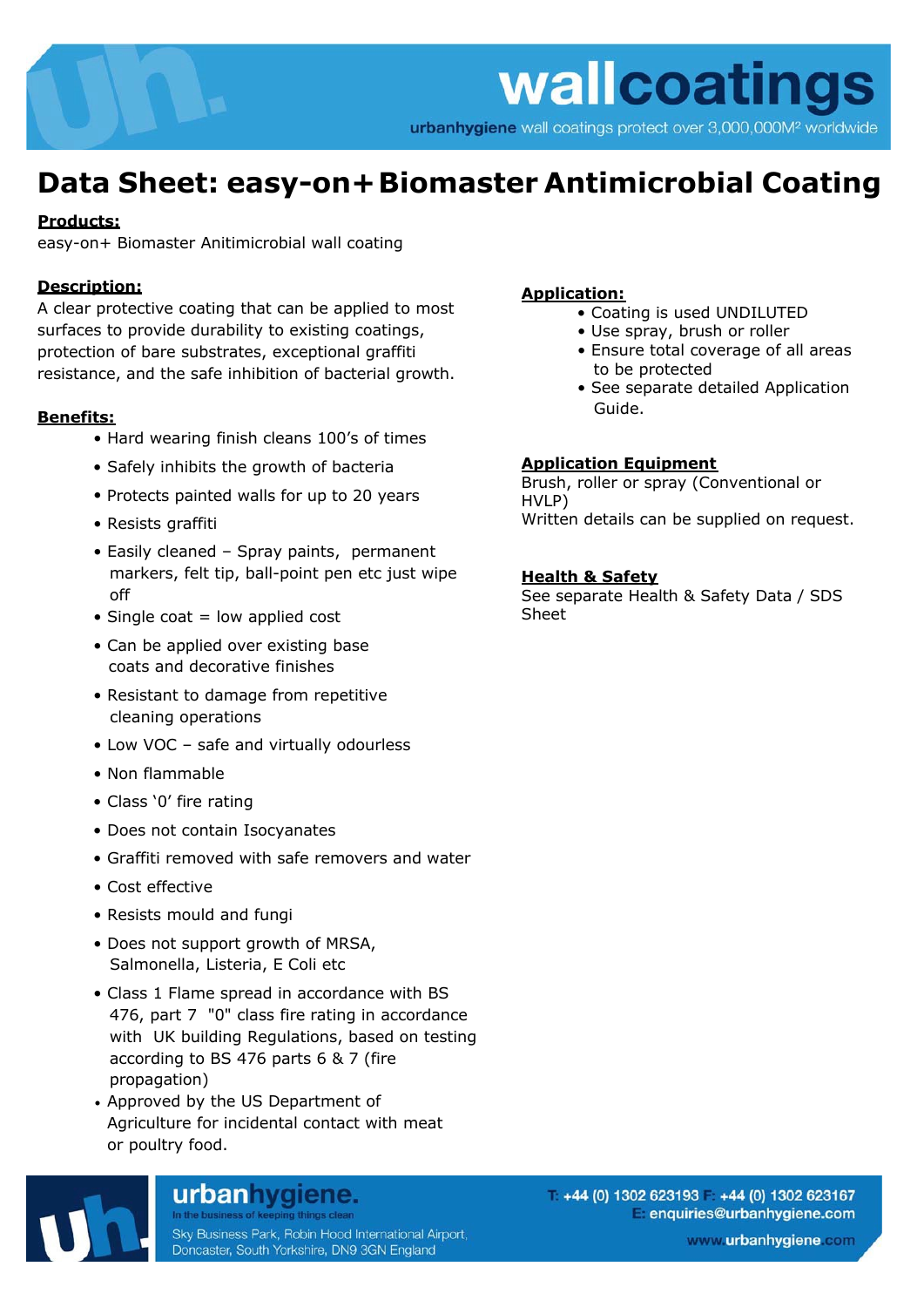urbanhygiene wall coatings protect over 3,000,000M<sup>2</sup> worldwide

## **Benefits & Technical Data: easy-on+ Biomaster Antimicrobial Coating**

#### **Benefits**

#### **• Resists the growth of harmful bacteria**

The Biomaster addative in easy-on+ is proven to reduce the growth of common organisms such as MRSA, E.Coli and Listeria by up to 99.99%

#### **• Apply to any surface!**

Compatible with clean metals, brick, concrete, tile, mortar, timber, plaster, etc or as a protection over existing coatings.

#### **• Best value!**

Can be washed and scrubbed clean

#### **• Weathering and UV resistant!**

Up to 22 years protection.

#### **• Stop using harmful chemical removers!**

Graffiti washes away with safe removal products.

#### **• Tested by Materials Research Institute**

Proven effective against rigorous long term graffiti cleaning. No other product has passed the MRI test.

#### **Typical uses**

easy-on+ Biomaster Anti-microbial forms a washable seamless barrier that inhibits the growth of bacteria by up to 99.99%. Boasting all the benefits of regular easy-on; it also protects your walls from damage, allowing them to be wiped clean thousands of times.

#### **Outstanding Characteristics**

The superior hardness and excellent resistance to bacteria helps to prevent infection, and enables the removal of graffiti without harmful aggressive cleaner products. easy-on+ is user friendly and compliant with environmental legislation.

#### **Technical Data**

#### **Physical Data**

| Colour:                                    | Transparent                                                          |  |
|--------------------------------------------|----------------------------------------------------------------------|--|
| <u>Finish:</u>                             | Sheen                                                                |  |
| <b>Substrates:</b>                         | Concrete, tile, mortar,<br>existing coatings,<br>metals, timber etc. |  |
| <u>Components:</u>                         | $2$ (resin + cure)                                                   |  |
| Curing mechanism:                          | Chemical reaction<br>between components                              |  |
| Dry film thickness:                        | 25 - 50 microns                                                      |  |
| <b>Number of coats:</b>                    | 1 (usually)                                                          |  |
| <b>Moisture permeability:</b>              | 35qrm/ m <sup>2</sup> /24 hours                                      |  |
| SG of mixed product:                       | $1.10$ kg/L                                                          |  |
| <b>VOC content:</b>                        | <8% weight                                                           |  |
| <b>Calculated coverage:</b>                | 33 m <sup>2</sup> per litre @ 25<br>microns                          |  |
| <b>Practical coverage:</b>                 | 9 - 33 m <sup>2</sup> per litre*                                     |  |
| *Denendant unon annlication losses surface |                                                                      |  |

\*Dependant upon application losses, surface irregularities, porosity, waste, etc

**Application:** By brush, roller, low pressure HVLP or conventional spray equipment.



urbanhygiene.

Sky Business Park, Robin Hood International Airport, Doncaster, South Yorkshire, DN9 3GN England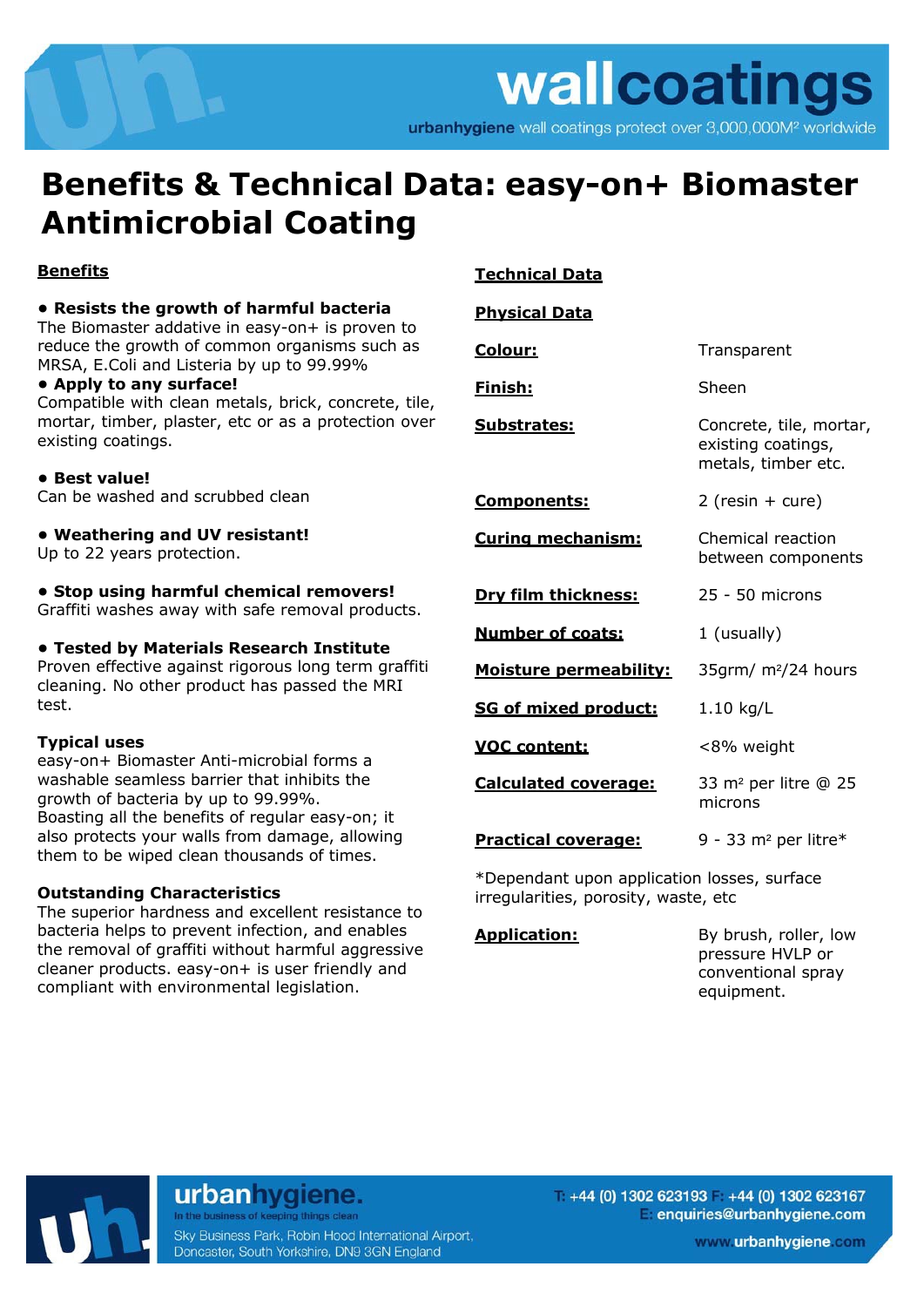

urbanhygiene wall coatings protect over 3,000,000M<sup>2</sup> worldwide

#### **Quality Assurance**

The long term experience and certified systems of the manufacturer guarantee a continuous product quality, optimum performance and dependable product supply.

Urban Hygiene Limited Sky Business Park Robin Hood Airport Doncaster DN9 3GN England Tel +44 (0) 1302 623193 Fax +44 (0) 1302 623167 Email: enquiries@urbanhygiene.com Web www.urbanhygiene.com

#### **Environmental conditions**

| Air temperature:             | $5^{\circ}$ C to $50^{\circ}$ C  |
|------------------------------|----------------------------------|
| Surface temperature:         | $5^{\circ}$ C to 45 $^{\circ}$ C |
| <b>Material temperature:</b> | $5^{\circ}$ C to 40 $^{\circ}$ C |
| <b>Relative humidity:</b>    | >40%                             |

To prevent condensation during application, surface temperature must be at least 3°C above dew point.

| <u>Pot life:**</u>              | 4 hours at 20°C                                         |
|---------------------------------|---------------------------------------------------------|
| Touch drv:***                   | 3 - 4 hours @ 20°C<br>(@25 microns dft)                 |
| <b>Full chemical cure: ****</b> | 7 days                                                  |
| <b>Storage life:</b>            | 12 months in cool,<br>dry place in sealed<br>containers |
| <b>Equipment Cleaner:</b>       | Xylene or spray gun<br>cleaner                          |
| <b>Flammable:</b>               | Yes                                                     |
| <b>Flash point:</b>             | Resin: N/A Cure<br>Cure: Closed cup: 56°C               |
| <u>Packaging:</u>               |                                                         |
| <u>Resin:</u>                   | $3.75$   in 5 litre can                                 |
| <u>Cure:</u>                    | 750ml in 1 litre can                                    |
|                                 |                                                         |

\*\* Pot life time depends on temperature and quantities mixed.

\*\*\* Touch dry time depends on climatic conditions and coating thickness

\*\*\* Do not attempt to clean the coating with any chemical until it has fully cured (7 days at 20°C)



#### urbanhygiene. In the business of keeping things clean

Sky Business Park, Robin Hood International Airport, Doncaster, South Yorkshire, DN9 3GN England